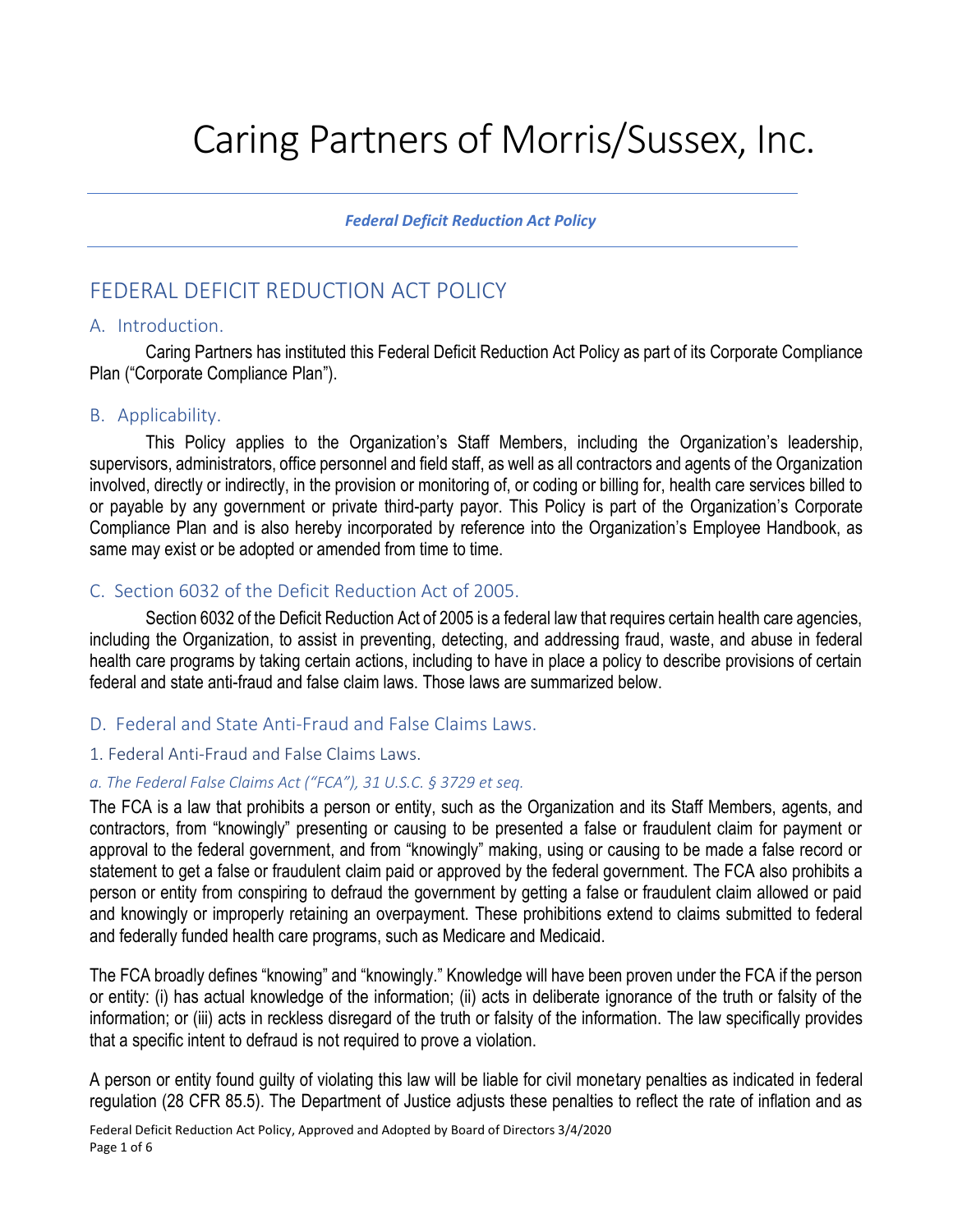such, they vary depending on the date the penalty was assessed, or the violation occurred. The person or entity may also be liable for the government cost in recovering the penalties and damages.

Under the Affordable Care Act, the law was amended to, among other things, extend liability for "reverse false claims," or knowingly concealing or knowingly and improperly avoiding or decreasing an obligation to pay or transmit money or property to the federal government. Thus, overpayments from federally funded health care programs not returned within required timeframes may create FCA liability. In addition, violating the FCA can provide the basis to subject a person or entity to exclusion from participation in Medicare, Medicaid, and other federal health care programs.

Private persons are permitted to bring civil actions for violations of the FCA on behalf of the United States (also known as "qui tam" actions) and are entitled to receive a percentage of monies collected. Persons bringing these claims (known as "relators" or "whistleblowers") are granted protection under the law. Any whistleblower who is discharged, demoted, suspended, threatened, harassed, or in any other manner discriminated against by his or her employer because of reporting violations of the FCA will be entitled under the law to remedies, including reinstatement with seniority, double pay back, interest, special damages sustained because of discriminatory treatment, and attorney fees and costs.

#### *b. The Federal Program Fraud Civil Remedies Act, 31 U.S.C. § 3801 et seq. ("PFCRA").*

The PFCRA makes it illegal for a person or entity to make, present or submit (or cause to be made, presented or submitted) a "claim" (i.e., a request, demand or submission) for property, services, or money to an "authority" (i.e., an executive department of the federal government, such as the U.S. Department of Health and Human Services) when the person or entity "knows or has reason to know" that the claim: (i) is false, fictitious or fraudulent, or (ii) includes or is supported by any written statement which asserts a material fact that is false, fictitious or fraudulent, or (iii) includes or is supported by any written statement that omits a material fact, is false, fictitious or fraudulent because of the omission and is a statement in which the person or entity has a duty to include such material fact, or (iv) is for the provision of items or services which the person or entity has not provided as claimed.

In addition, it is illegal to make, present or submit (or cause to be made, presented or submitted) a written "statement" (i.e., a representation, certification, affirmation, document, record, or accounting or bookkeeping entry made with respect to a claim or to obtain the approval or payment of a claim) if the person or entity "knows or has reason to know" such statement (i) asserts a material fact that is false, fictitious or fraudulent, or (ii) omits a material fact making the statement false, fictitious or fraudulent because of the omission.

Like the FCA, the PFCRA broadly defines the terms "knows or has reason to know" as (i) having actual knowledge that the claim or statement is false, fictitious, or fraudulent, (ii) acting in deliberate ignorance of the truth or falsity of the claim or statement, or (iii) acting in reckless disregard of the truth or falsity of the claim or statement. The law specifically provides that a specific intent to defraud is not required to prove that the law has been violated. The PFCRA provides for civil penalties for each false claim paid by the government, and, in certain circumstances, an assessment of twice the amount of each claim.

In addition, if a written statement omits a material fact and is false, fictitious, or fraudulent because of the omission and is a statement in which the person or entity has a duty to include such material fact and the statement contains or is accompanied by an express certification or affirmation of the truthfulness and accuracy of the contents of the statement, the law provides for a monetary penalty for each such statement.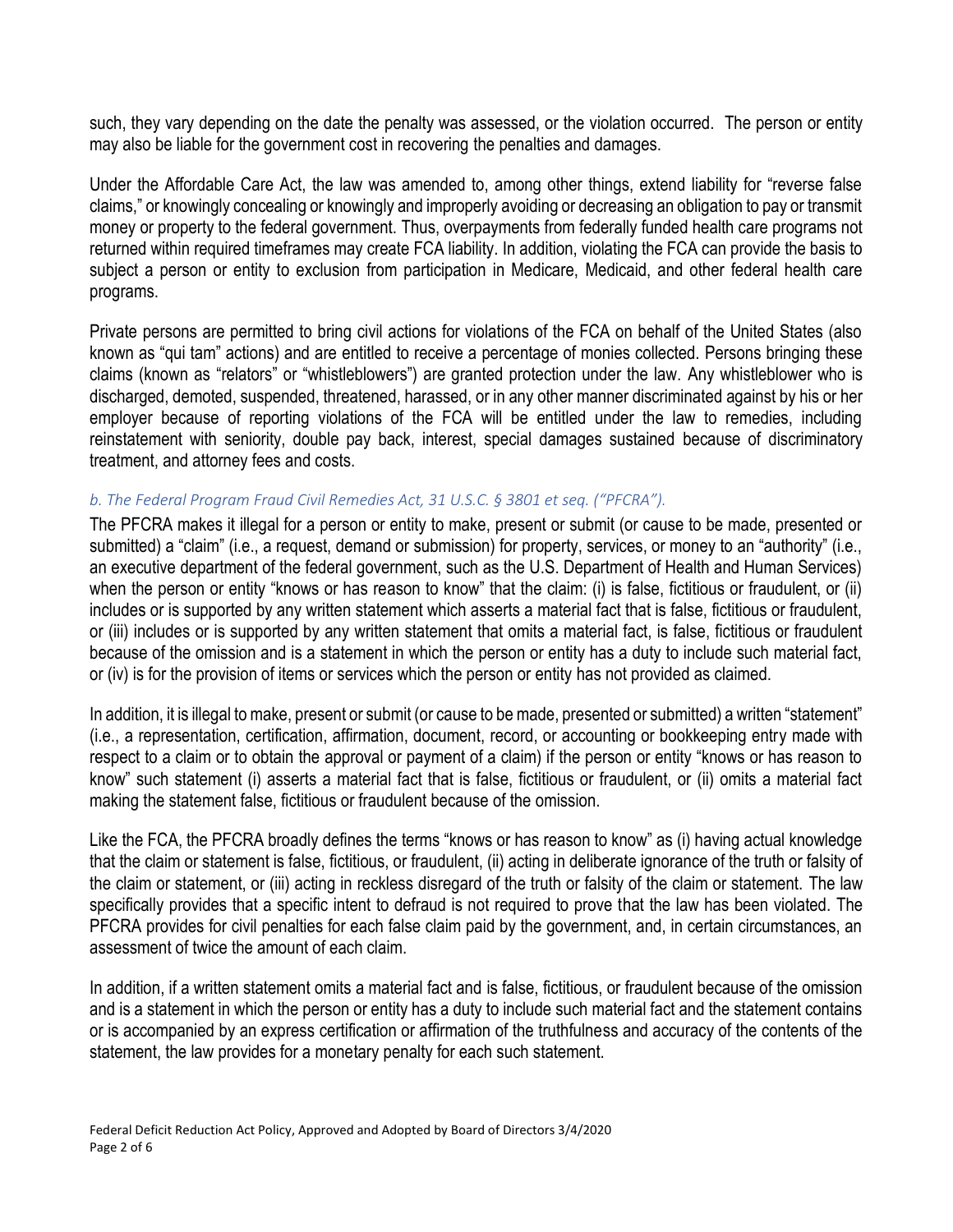Violation of the PFCRA may include civil monetary penalties. From time to time, the Department of Justice has adjusted these penalties to reflect the rate of inflation and as such, they vary depending on the date the penalty was assessed, or the violation occurred. For violations that occurred on or before November 2, 2015, and for fines assessed on or before August 1, 2016 whose associated violations occurred on or before November 2, 2015, a civil monetary penalty of \$5,500 per claim can be assessed, plus twice the amount of any wrongfully filed claim. For fines assessed after August 1, 2016 whose associated violations occurred after November 2, 2015, a civil monetary penalty of \$10,781 per claim can be assessed, plus twice the amount of any wrongfully filed claim. For fines assessed after February 3, 2017 whose associated violations occurred after November 2, 2015, a civil monetary penalty of \$10,957 per claim can be assessed, plus twice the amount of any wrongfully filed claim.

- 2. New Jersey Anti-Fraud and False Claims Laws.
- a. *The New Jersey False Claims Act, 2A:32C-1 et seq..*

The NJFCA is a state law that prohibits, among other things, knowingly presenting or causing to be presented to an employee, officer, or agent of the State of New Jersey, or to any contractor, grantee, or other recipient of State funds, a false or fraudulent claim for payment or approval, or knowingly making, using, or causing to be made or used a false record or statement to get a false or fraudulent claim paid or approved by the State. The NJFCA also prohibits conspiring to defraud the State by getting a false or fraudulent claim approved or paid by the State.

The NJFCA defines "knowingly" as having actual knowledge of the information, acting in deliberate ignorance of the truth or falsity of the information, or acting in reckless disregard of the truth or falsity of the information. No proof of specific intent to defraud is required. Acts occurring by innocent mistake or because of mere negligence will be a defense to an action under the NJFCA.

A person who has violated the NJFCA will be jointly and severely liable to the State of New Jersey for a civil penalty of not less than and not more than the civil penalty allowed under the federal FCA, for each false or fraudulent claim, plus three times the amount of damages which the State sustains (i.e., treble damages). The court may reduce the treble damages to not less than twice the amount of damages the State sustains if the court finds certain factors are met.

Violations of the NJFCA also give rise to liability under the Medical Assistance and Health Services Act (see below), N.J.S.A. 30:4D-17 et seq. Specifically, any person, firm, corporation, partnership, or other legal entity that violates the provisions of the NJFCA will, in addition to other penalties provided by law, be liable for civil penalties of (i) payment of interest on the amount of the excess benefits or payments at the maximum legal rate in effect on the date the payment was made to the person, firm, corporation, partnership or other legal entity, for the period from the date upon which the payment was made to the date upon which repayment is made to the State of New Jersey; (ii) payment of an amount not to exceed three-fold the amount of such excess benefits or payments; and (iii) payment in the sum of not less than and not more than the civil monetary penalty allowed under the federal FCA for each excessive claim for assistance, benefits or payments.

# b. *Whistleblower Provisions and Protections under the NJFCA, N.J.S.A. § 2A:32C-10.*

A person may bring a civil action for a violation of the NJFCA for the person and for the State of New Jersey. The person must also serve the State Attorney General with the action. If the State Attorney General proceeds with and prevails in an action brought by an individual under the NJFCA, the individual is entitled to at least 15% but not more than 25% of the proceeds recovered under any judgment or any proceeds of any settlement, depending on the extent of the individual's involvement. If the State Attorney General does not proceed with an action, the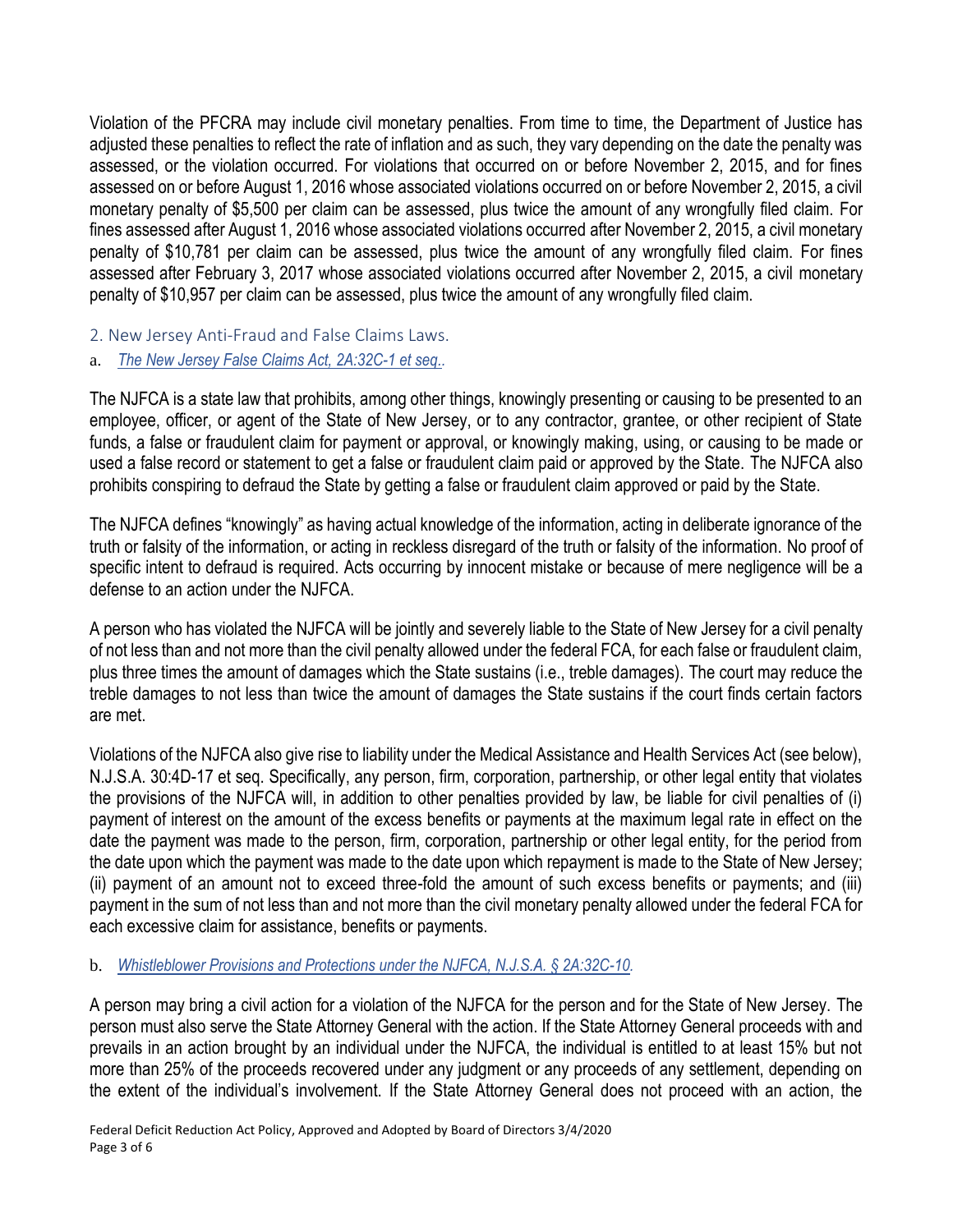individual will receive an amount the court decides is reasonable, which will be between 25% and 30% of the proceeds of the action or settlement of a claim.

An employee who is discharged, demoted, suspended, threatened, harassed or in any other manner discriminated against in the terms and conditions of employment by his or her employer because of lawful acts done by the employee on behalf of the employee or others in furtherance of an action under the NJFCA, including preliminary investigation, may be entitled to special protection. The protection afforded may include reinstatement with the same seniority status such employee would have had, but for the discrimination, two times the amount of back pay, interest on the back pay, and compensation for any special damages sustained because of the discrimination, including litigation costs and reasonable attorney fees.

# c. *The New Jersey Insurance Fraud Prevention Act ("NJIFPA"), N.J.S.A. § 17:33A-1 et seq.*

The NJIFPA makes it unlawful to (i) present or cause to be presented (including the assisting, conspiring or urging of another to present) any written or oral statement as part of, or in support of or opposition to, a claim for payment or other benefit pursuant to an insurance policy knowing the statement contains false or misleading information concerning any fact or thing material to the claim, or (ii) conceal or knowingly fail to disclose the occurrence of an event which effects any person's initial or continued right or entitlement to any insurance benefit or payment or the amount of any benefit or payment to which the person is entitled. A violation of this law can subject a person or entity to civil damages equal to three times the amount of damages, tiered monetary penalties based upon the number of offenses, and a State surcharge. In addition, the law authorizes the State Attorney General to pursue additional criminal penalties.

#### d. *The Medical Assistance and Health Services Act ("MAHSA"), N.J.S.A. § 30:4D-1 et seq.*

Provisions in this comprehensive law allow for the imposition of criminal fines and terms of imprisonment for various violations involving the submission of claims for payment under the Medical Assistance Program. For instance, such criminal penalties may be imposed upon a health care provider who willfully receives Medical Assistance payments to which the provider is either not entitled or that are in a greater amount than that to which the provider is entitled. The law also allows penalties to be imposed upon an individual or entity that (i) knowingly and willfully makes or causes to be made any false statement or false representation of a material fact in any claim form to receive payment, (ii) knowingly and willfully makes or causes to be made any written or oral false statement for use in determining such payment, or (iii) conceals or fails to disclose the occurrence of an event which affects the right to receive such a payment. Penalties may also be imposed if false statements or representations of a material fact are made in connection with the conditions or operations of any institution during an initial or recertification process entitling the facility to payments under the Medical Assistance Program. Under the MAHSA, it is also unlawful for an individual or entity to solicit, offer or receive a kickback, rebate, or bribe in connection with the furnishing of items or services for which payment is made or the furnishing of items or services whose cost is or may be reported to obtain benefits or payments under the Medical Assistance Program. In addition to criminal fines and jail sentences, violators of this law are also subject to civil penalties, which can include treble damages, interest on the overpayments, and not less than and not more than the civil penalty allowed under the federal FCA for each false claim submitted.

The director of the program may also take certain actions against individuals and entities found to be in violation of this law. Specifically, the director may suspend, debar, or disqualify, for good cause, any provider presently participating or who has applied for participation in the program, or may suspend, debar or disqualify, for good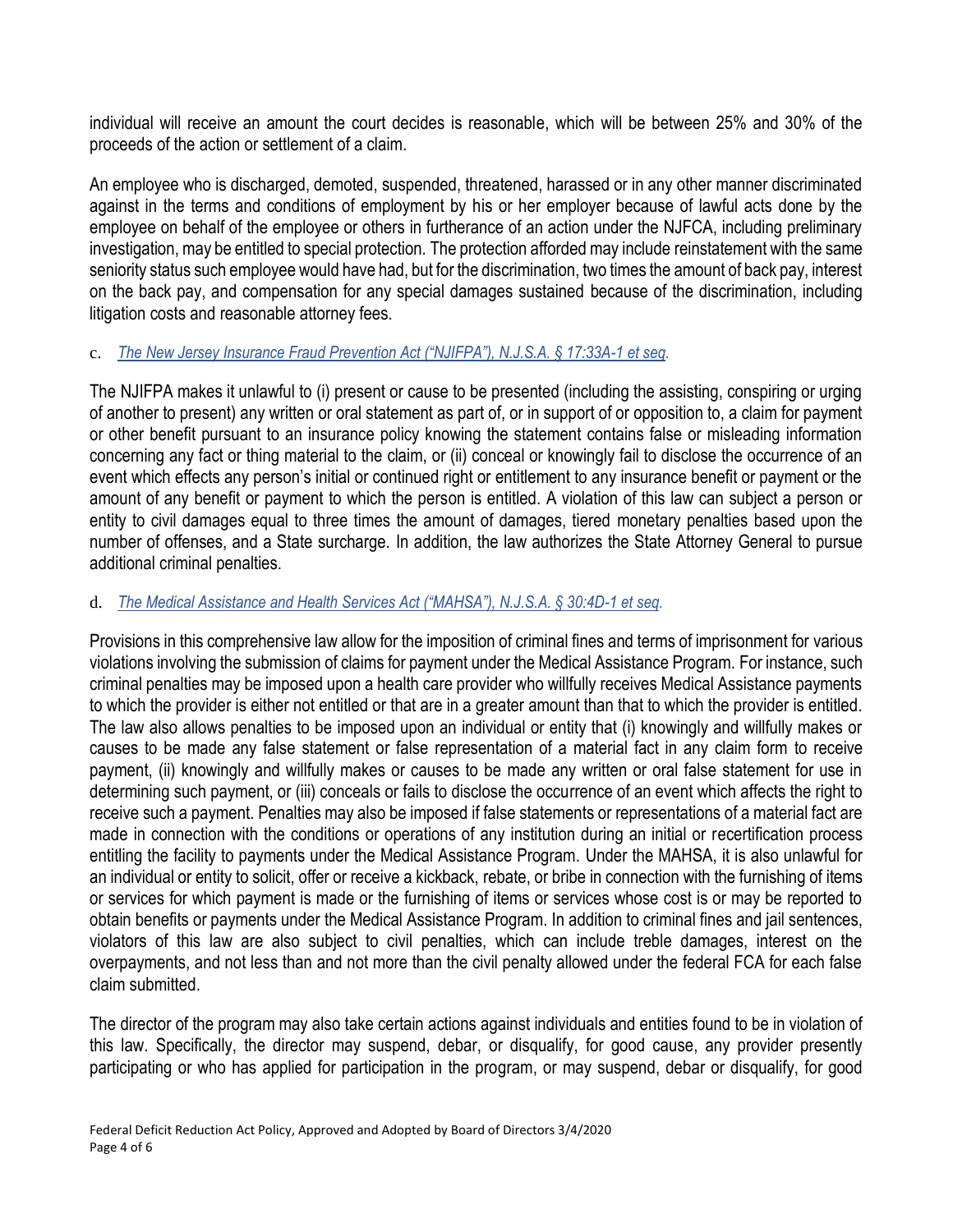cause, any individual or entity who is participating directly or indirectly in the Medicaid program, including their agents, employees or independent contractors.

Additionally, if an individual or entity fails to respond within ten (10) days to any order of the director, or any person designated by the director, requiring payment or re-payment of any amount found to be due under this law, the director may issue a certificate to the clerk of the Superior Court of New Jersey stating that the person or entity is indebted to the state for the payment of the outstanding amount.

### e. *Health Care Claims Fraud, N.J.S.A. § 2C:21-4.2, 4.3 and 2C:51-5.*

The crime of Health Care Claims Fraud is committed when a false, fictitious, or fraudulent or misleading statement of material fact is knowingly or recklessly submitted (or is attempted to be submitted) or a material fact is omitted from any record, bill, claim or other document in connection with payment or reimbursement for health care services by either a licensed health care practitioner or an unlicensed person. In addition to other criminal penalties allowed by law, the penalty for each violation of this law is a fine of up to five times the monetary amount obtained or sought.

A health care practitioner may also be subject to additional penalties, including but not limited to, suspension or forfeiture of his/her license.

#### f. *False Claim for Payment of a Government Contract.*

Another New Jersey law, N.J.S.A. 2C:21-34 et seq., makes it a crime to (i) knowingly submit to the government any claim for payment for performance of a government contract knowing that the claim is false, fictitious, or fraudulent, and (ii) knowingly making a material representation that is false in connection with the negotiation, award or performance of a government contract. The criminal penalties for violations of this law vary from a crime in the fourth degree to a crime in the second degree depending on the amount of the claim.

#### g. *Whistleblower Protections.*

Under the New Jersey Conscientious Employee Protection Act (CEPA), N.J.S.A. § 34:19-1 et seq., employers are prevented from taking any retaliatory action against an employee who discloses (or threatens to disclose) to a supervisor or to a public body any activity, policy, or practice of the employer that the employee reasonably believes is fraudulent or criminal and that may defraud an individual or governmental entity, among others. In addition, the law protects employees who object or refuse to participate in such activity, policy, or practice. Specific protection is also given to licensed or certified health care professionals who object to or refuse to participate in any activity, policy or practice that the employee reasonably believes constitutes improper quality of care.

# E. Other Fraud and Abuse Laws.

Other fraud and abuse topics are discussed in the Organization's Corporate Compliance Plan.

# F. Procedures for Detecting Fraud, Waste and Abuse.

All Staff Members must, as a condition of continued employment or engagement by the Organization, strictly adhere to the requirements of all federal and state laws prohibiting fraud, waste, and abuse. Under federal and state laws, all members of the Organization have an affirmative duty to prevent, detect, and report fraudulent behavior. Any Staff Member who knows, has reason to know, or reasonably suspects that wrongdoing, fraud, waste, or abuse regarding a federal or state health care program, including Medicare and Medicaid, has occurred within the